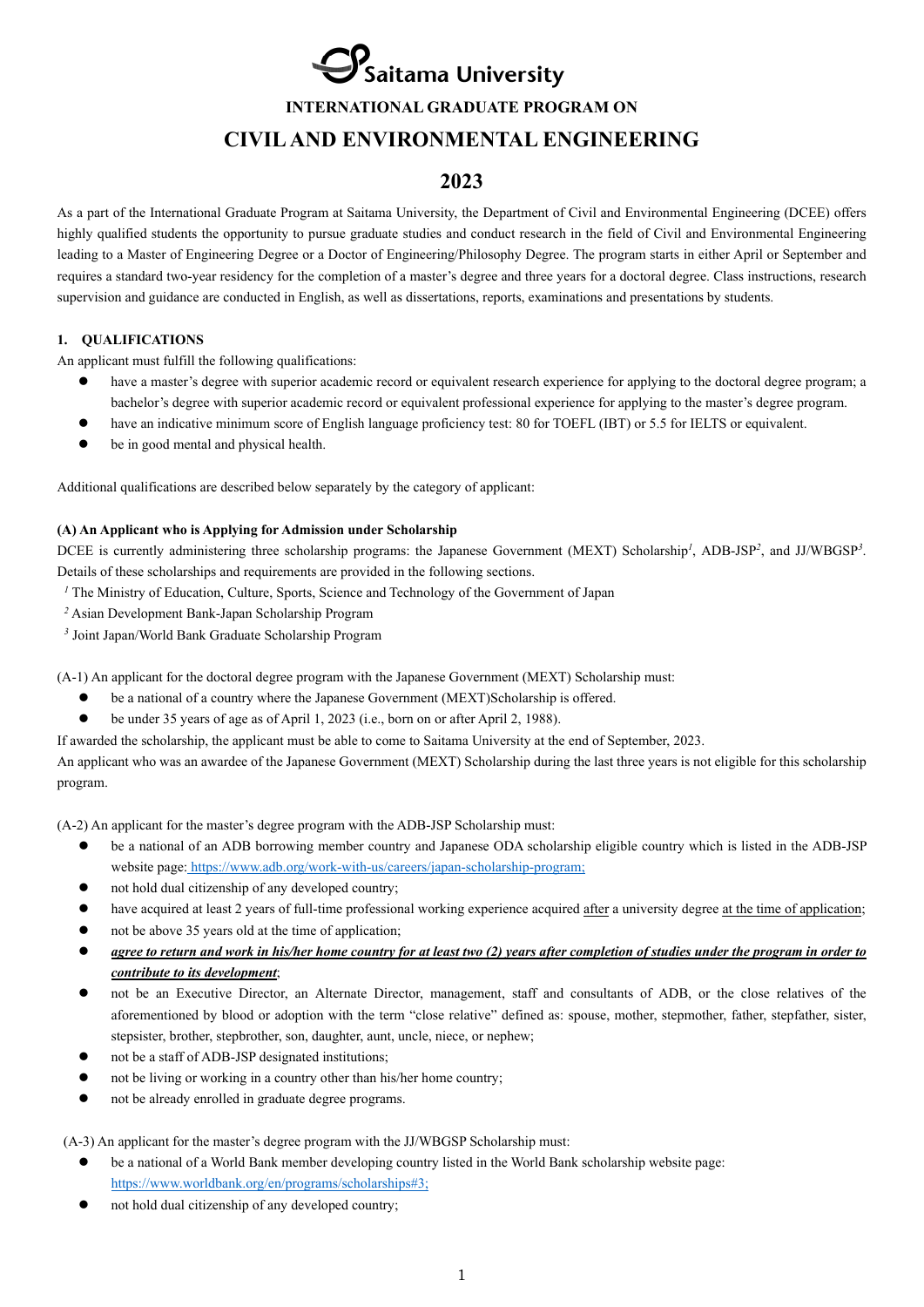- hold a bachelor's (or equivalent) degree earned at least 3 years prior to the application deadline date;
- have 3 years or more of recent development-related work experience after earning a bachelor's (or equivalent) degree;
- be employed in development-related work in a paid full-time position at the time of submitting the scholarship application. Have at least 3 years of paid development-related employment since earning a Bachelor's degree (or equivalent university degree) and acquired within the past 6 years from the date of the Application Deadline.
- not be an Executive Director, his/her alternate, and/ or staff of any type of appointment of the World Bank Group or a close relative of the aforementioned by blood or adoption with the term "close relative" defined as: Mother, Father, Sister, Half-sister, Brother, Halfbrother, Son, Daughter, Aunt, Uncle, Niece, or Nephew.
- *This application is for obtaining unconditional acceptance from the university for the application to World Bank.*
- Please note: All eligibility criteria are to be strictly adhered to. No exceptions are made by the World Bank. Eligibility criteria WILL NOT change during an open call for applications. However, this information is subject to change between the close of one application process and the opening of the next.

#### **(B) An Applicant who is Applying for Admission Only**

Those who will be self-supported or have secured scholarship/financial support from sources other than DCEE administered scholarships must provide evidence that he/she is financially able to bear the expenses while pursuing their degree.

### **(C) An Applicant who is Residing in Japan at the Time of Application**

They should enroll under the regular master's/doctoral program of the Graduate School of Science and Engineering, of which the admission procedures are different from the International Graduate Program on Civil and Environmental Engineering. However, international students admitted through this process will be entitled to the benefits described above as the constituencies of the International Graduate Program on Civil and Environmental Engineering. Such candidates, who seek admission under the regular program, are advised to contact the Graduate School directly for further details. Please note that the deadlines for the regular program are different from those listed in this document. Details can be obtained from here: http://www.saitama-u.ac.jp/rikogaku/en/admission/news.html.

## **2. SELECTION CRITERIA AND PROCEDURE**

Evaluation of applications will be based on the candidate's scholastic ability and research potential assessed from previous credentials, recommendation letters, and essays on specific topics. The list of candidates nominated by the DCEE are sent to the Ministry, ADB, and World Bank, respectively, for their final approval. During the selection process, short-listed candidates may be contacted for an internet-based interview and/or other appropriate means. It is not possible to respond to any requests regarding the status of application until the selection is finalized.

#### **3. SCHEDULE FOR APPLICATIONS AND ADMISSION**

The schedule for the application and admission process is as follows: (A-1) Doctoral applicants who are seeking admission with the Japanese Government (MEXT) Scholarship

| November 20, 2022              | deadline for receiving applications                  |
|--------------------------------|------------------------------------------------------|
| December 16-19, 2022           | notification of results to shortlisted candidates    |
| December 19-27, 2022           | internet-based interviews for shortlisted candidates |
| January 5-12, 2023             | notification of results to successful candidates     |
| September 28, 2023 (tentative) | Graduate program begins                              |

(A-2) Master's applicants who are seeking admission with ADB-JSP scholarship

| September 20, 2022         | deadline for receiving applications               |
|----------------------------|---------------------------------------------------|
| January 20, 2023           | notification of results to shortlisted candidates |
| March 15, 2023             | notification of results to successful candidates  |
| April 10, 2023 (tentative) | Graduate program begins                           |

(A-3) Master's applicants who are seeking admission with JJ/WBGSP scholarship

Details are to be announced here: https://intl.civil.saitama-u.ac.jp/important-dates

(B) Applicants who are only seeking admission, and are self-funded or have already obtained other scholarships/financial assistance

| November 1, 2022           | deadline for receiving applications for the April (2023) intake     |
|----------------------------|---------------------------------------------------------------------|
| December 20, 2022          | notification of results to applicants for the April (2023) intake   |
| April 10, 2023 (tentative) | Graduate program begins                                             |
| April 15, 2023             | deadline for receiving applications for the October (2023) intake   |
| June 20, 2023              | notification of results to applicants for the October (2023) intake |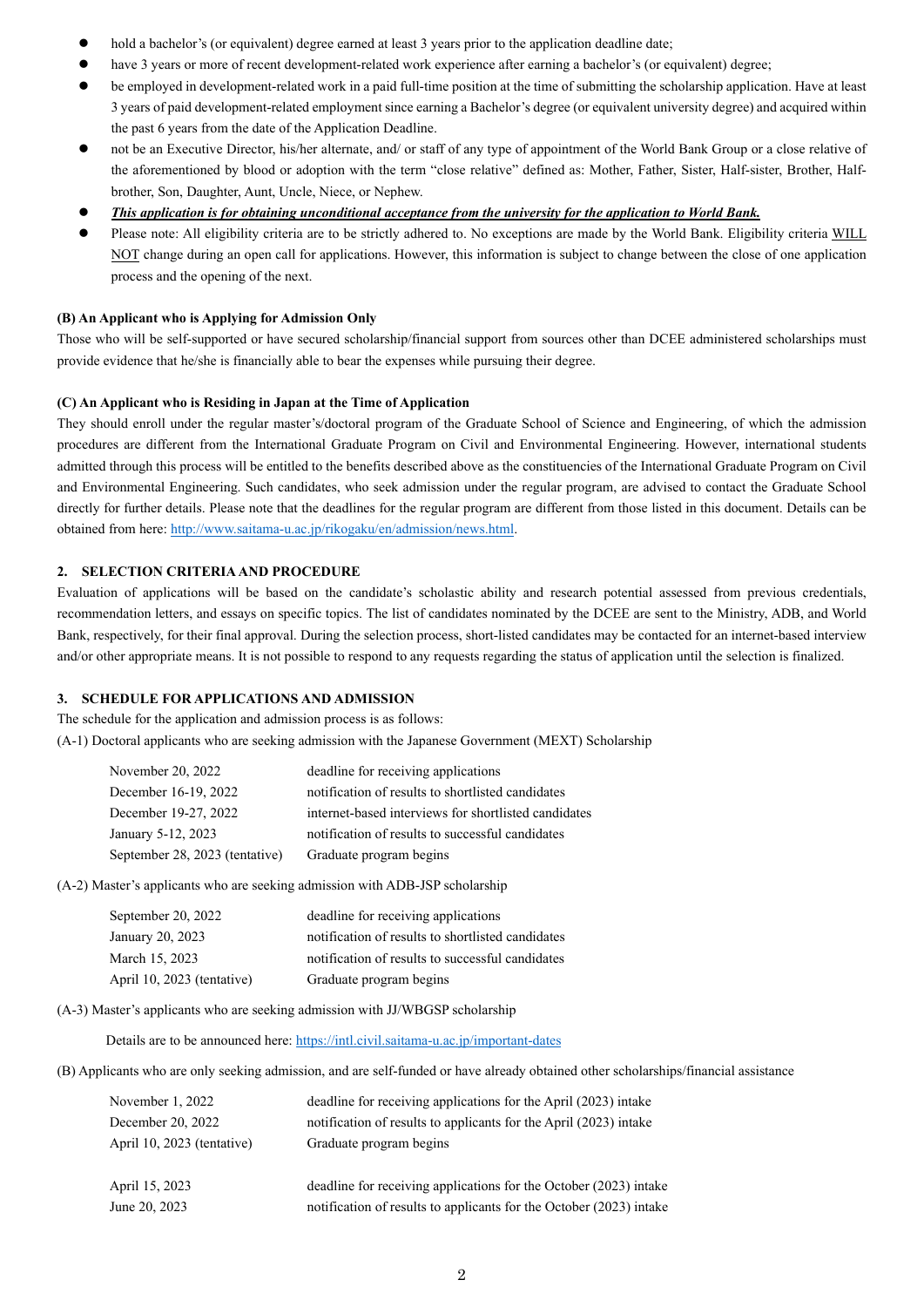# **4. REQUIRED DOCUMENTS**

- a) Completed application form (Form A)
- b) Original or certified copies of official academic transcripts stating the grades obtained during previous undergraduate and graduate programs.
- c) Certified copy of the certificate of graduation (undergraduate and/or graduate programs)
- d) Two sealed letters of recommendation (Form B)
- e) Essays on selected topics (Form C)
- f) A concise resume (Form D)
- g) Certificate of English proficiency (an official score of TOEFL or IELTS or equivalent) Department institutional code for TOEFL: 7314
- h) Certificate of Employment and Compensation/Income **(ADB-JSP only)**

# **The certificate must:**

- (1) be issued by the company-with its letterhead and contact details (stamped logo is not acceptable)
- (2) be signed by an authorized signatory (with printed name) with detail of position or official designation
- (3) have complete details such as start and end date of employment, position, and monthly/annual income in USD - if in local currency, fill-out and submit the income conversion to USD form (attached in the last page) provided *by ADB- JSP*
- (4) not be computer-generated income
- **NOTE: If the current employment is less than 2-years, a copy of a certificate from the previous employment/s must be submitted to verify if the applicant meets the minimum 2-years full-time work requirement.**

 **If unemployed:** Submit a certificate of unemployment and no income, and must:

- **(1) be government-issued with its letterhead and contact details (stamped logo is not acceptable)**
- **(2) be signed by an authorized signatory with detail of position or official designation**

## i) Certification/Proof of Family Income or No Income **(ADB-JSP only)**

 **Spouse** (if the applicant is married) or **Father and Mother** (if the applicant is single)

**If employed**: The certificate of income must be:

- (1) be issued by the company with its letterhead and contact details (stamp logo is not acceptable)
- (2) be signed by authorized signatory (with printed name) with detail of position or official designation
- (3) not be computer-generated income

**If unemployed:** The certificate/proof of no income must

- (1) be government-issued with its letterhead and contact details (stamped logo is not acceptable)
- (2) be signed by an authorized signatory with detail of position or official designation

**If deceased**: Submit death certificate (issued by a government civil registration office)

**If retired**: Submit retirement certificate (issued by a government civil registration office)

j) Duly accomplished ADB-JSP Information Sheet (must be typewritten/computerized; no handwritten) **(ADB-JSP only)**

ADB-JSP Information Sheet can be downloaded from the following links:

(MS Word format)

https://www.adb.org/sites/default/files/page/41935/jsp-information-sheet.doc

(PDF format)

https://www.adb.org/sites/default/files/page/41935/insheet.pdf

The forms are also available on the ADB-JSP website page.

https://www.adb.org/site/careers/japan-scholarship-program/frequently-asked-questions

*/// If the original document is issued in a local language, submit a notarized copy of the English translation. Submit both original (local language) and English translation. ///*

k) Evidence such as copy of bank account activity statement/ salary payment statement that he/she is financially able to bear the expenses while pursuing their degree (applicants seeking for admission only)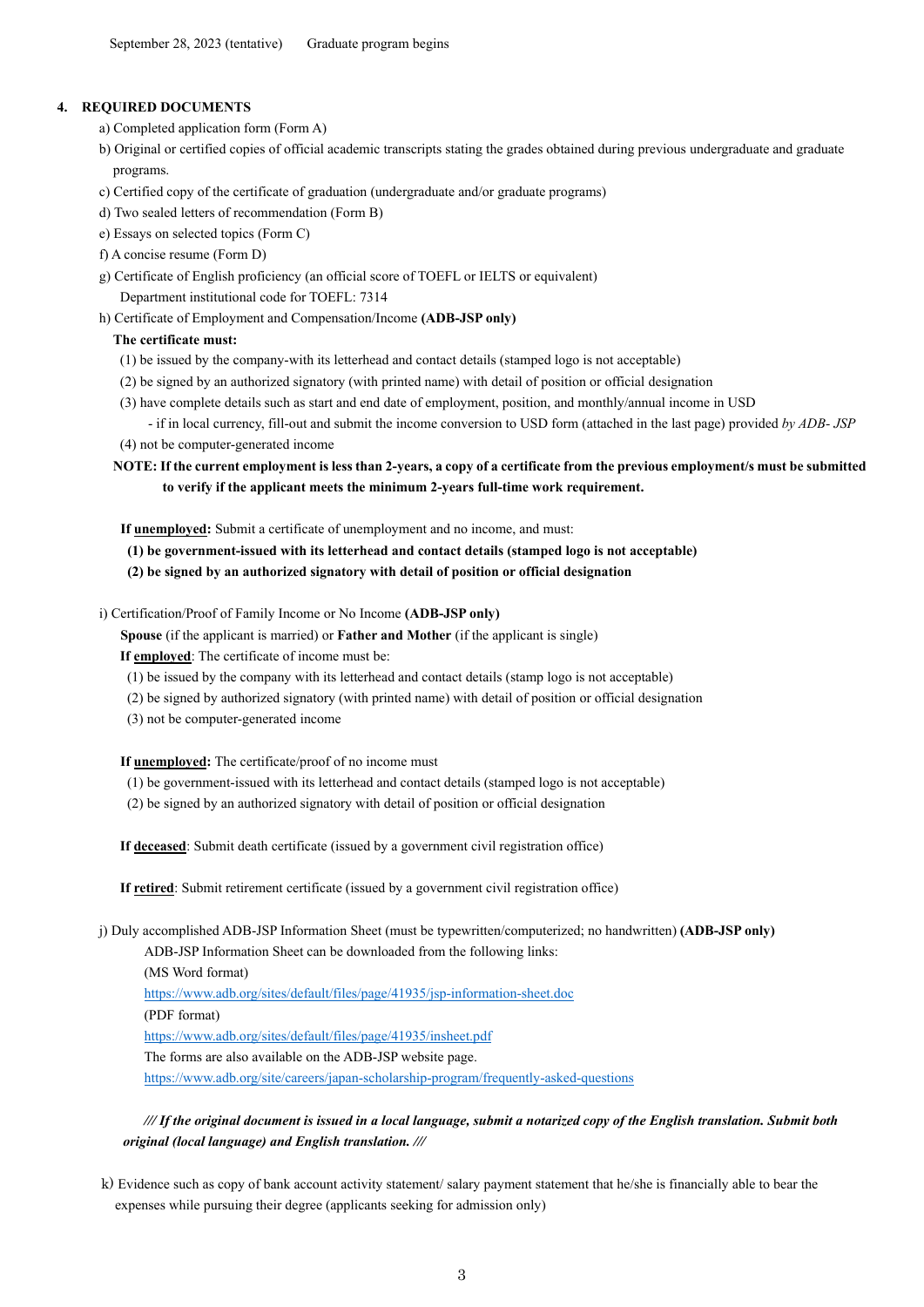#### **5. TUITION FEES AND LIVING EXPENSES**

The tuition and admission fees for the 2023-2024 session, which are the same for the master's and doctoral programs, and the estimated living expenses are:

- Tuition Fee: 535,800 yen per year
- Admission Fee: 282,000 yen upon admission
- Cost of Living: about 110,000 to 140,000 yen per month

#### **6. SCHOLARSHIP AND FINANCIAL ASSISTANCE**

The program admits about 15 to 20 students to the master' course and 7 to 10 to the doctoral course. Scholarships offered by the Japanese Government (MEXT), ADB-JSP and JJ/WBGSP are available to students who have demonstrated academic excellence. Each year scholarships are granted to about seven new doctoral students and to about fifteen new master's students.

All scholarships cover tuition and academic fees, a monthly allowance ranging from 147,000 to 148,000 yen and round-trip economic airfare from the awardee's home country. The Japanese Government (MEXT) Scholarship is granted for up to three years and master's degree scholarships are granted for up to two years based on the satisfactory performance of the student. Neither scholarships are extendable beyond three and two years, respectively. The master's degree scholarships require the awardees to return to their home countries upon completion of study to contribute to their country's development.

#### **7. UNIVERSITY SECURITY EXPORT CONTROL MEASURES**

Saitama University has established the 'Saitama University Security Export Control Regulations' in accordance with Japan's 'Foreign Exchange and Foreign Trade Act', details on which can be found here: https://www.meti.go.jp/policy/anpo/englishpage.html.

Please be aware that international applicants are rigorously screened based on these regulations and those who fall under any of the conditions set out in the regulations may not receive permission to enroll at the university or may have their research activities restricted.

### **8. FACULTY MEMBERS AND RESEARCH FIELDS**

Faculty members who are affiliated with DCEE are listed below. Their field of research are related to civil and environmental engineering including geotechnology for disaster prevention, earthquake and design of transportation infrastructure, strengthening and rehabilitation of civil infrastructures, environmental engineering, and ecological engineering. Detailed information on areas of research can be obtained from the program's website: http://intl.civil.saitama-u.ac.jp/research.

#### **Professors**

| FUJINO, Takeshi, Ph. D.    | Environmental studies, Environmental engineering                                                     |
|----------------------------|------------------------------------------------------------------------------------------------------|
| KAWAMOTO, Ken, Ph. D.      | Geoenvironmental engineering, Solid waste management in developing countries                         |
| KUBOTA, Hisashi, D. Eng.   | Planning and design of streets in local areas, Citizen involvement in local planning, Traffic-impact |
| (retirement in 2024)       | study in large-scale facilities                                                                      |
| KUWANO, Jiro, D. Eng.      | Geotechnical engineering, Geotechnical earthquake engineering                                        |
| (retirement in 2024)       |                                                                                                      |
| MAKI, Takeshi, D. Eng.     | Concrete Engineering                                                                                 |
| MATSUMOTO, Yasunao, Ph. D. | Structural dynamics, Human response to vibration and noise                                           |
| OKUI, Yoshiaki, D. Eng.    | Applied mechanics, Bridge engineering, Micromechanics and fracture mechanics                         |
| OSADA, Masahiko, D. Eng.   | Rock mechanics, Applied geology                                                                      |
| SAITOH, Masato, D. Eng.    | Earthquake engineering, Seismic design of structures                                                 |
| TANAKA, Norio, D. Eng.     | River engineering, River environmental engineering                                                   |
| UCHIMURA, Taro, Ph. D      | Geotechnical engineering, Geohazards prevention engineering                                          |
|                            |                                                                                                      |

#### **Associate Professors**

| ASAMOTO, Shingo, D. Eng.   | Concrete engineering                                           |
|----------------------------|----------------------------------------------------------------|
| DANG, Ji, D. Eng.          | Structural mechanics and dynamics                              |
| FUKAHORI, Kiyotaka, Ph. D. | Landscape engineering                                          |
| KOJIMA, Aya, Ph. D.        | Transportation planning                                        |
| MOGI, Hidenori, D. Eng.    | Earthquake engineering, Earthquake ground motion               |
| OGUCHI, Chiaki, D. Sci.    | Geosphere material sciences, Rock weathering and geomorphology |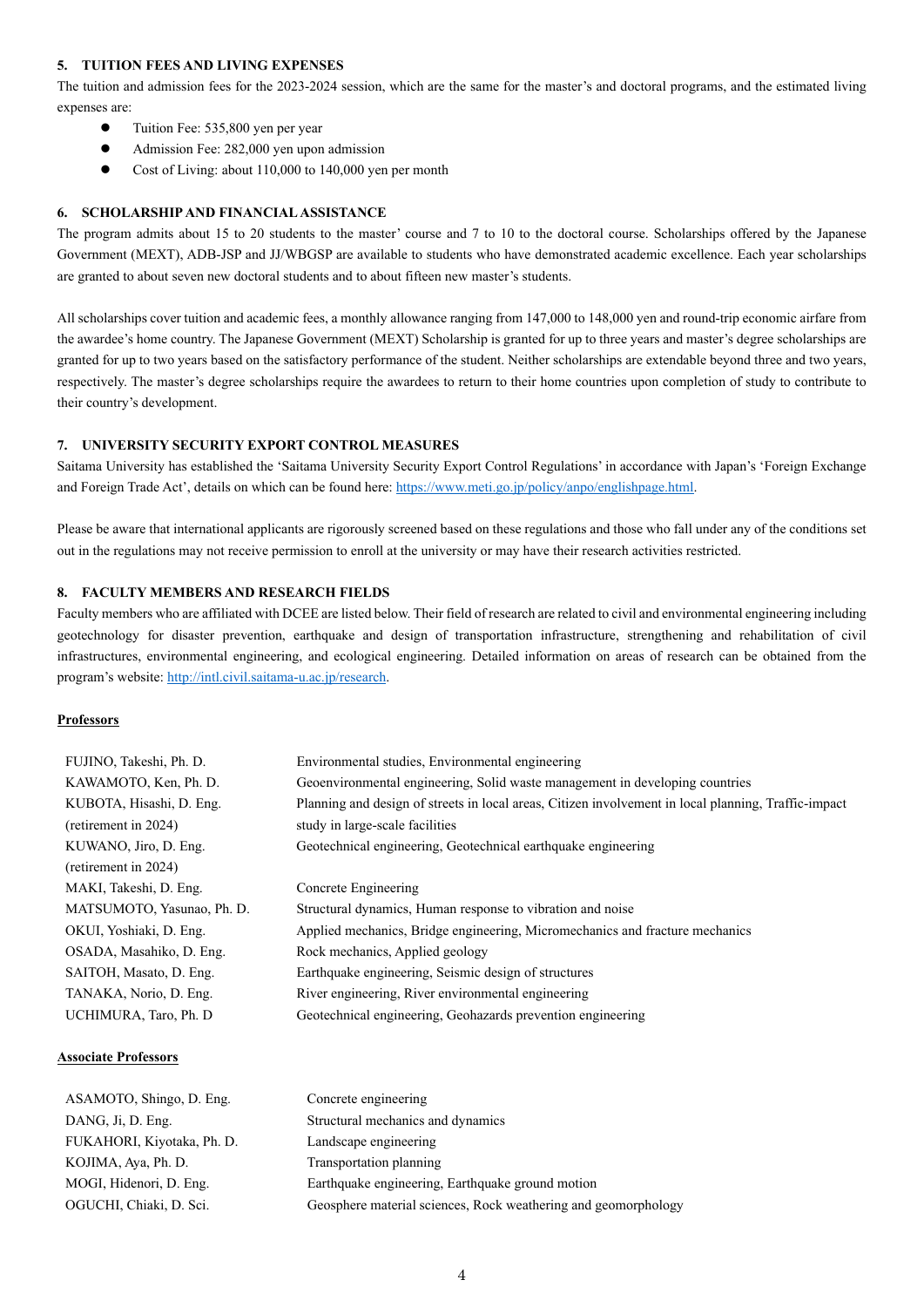| TANIYAMA, Hisashi, D.Eng. | Earthquake engineering and seismology |
|---------------------------|---------------------------------------|
| YAGISAWA, Junji, Ph. D.   | River engineering                     |

# **Assistant Professors**

| GOIT, Chandra S, Ph.D.         | Earthquake engineering                               |
|--------------------------------|------------------------------------------------------|
| IGARASHI, Yoshiya, Ph.D        | Environmental and Hydraulic Engineering              |
| LUAN, Yao, Ph. D.              | Concrete engineering                                 |
| SENAVIRATHNA M.D.H. Jayasanka, | Abiotic stress responses of plants and cyanobacteria |
| D.Eng.                         |                                                      |
| TOGASHI, Yota, Ph. D.          | Rock mechanics and tunnel engineering                |

# **8. CORRESPONDENCE**

All correspondence and inquiries should be addressed to:

 Foreign Student Office (FSO) Department of Civil and Environmental Engineering Saitama University 255 Shimo-Okubo, Sakura-ku, Saitama-shi Saitama, Japan 338-8570 Phone / Fax: +81-48-858-3555 Web: http://intl.civil.saitama-u.ac.jp Facebook: https://www.facebook.com/SUnivFSO